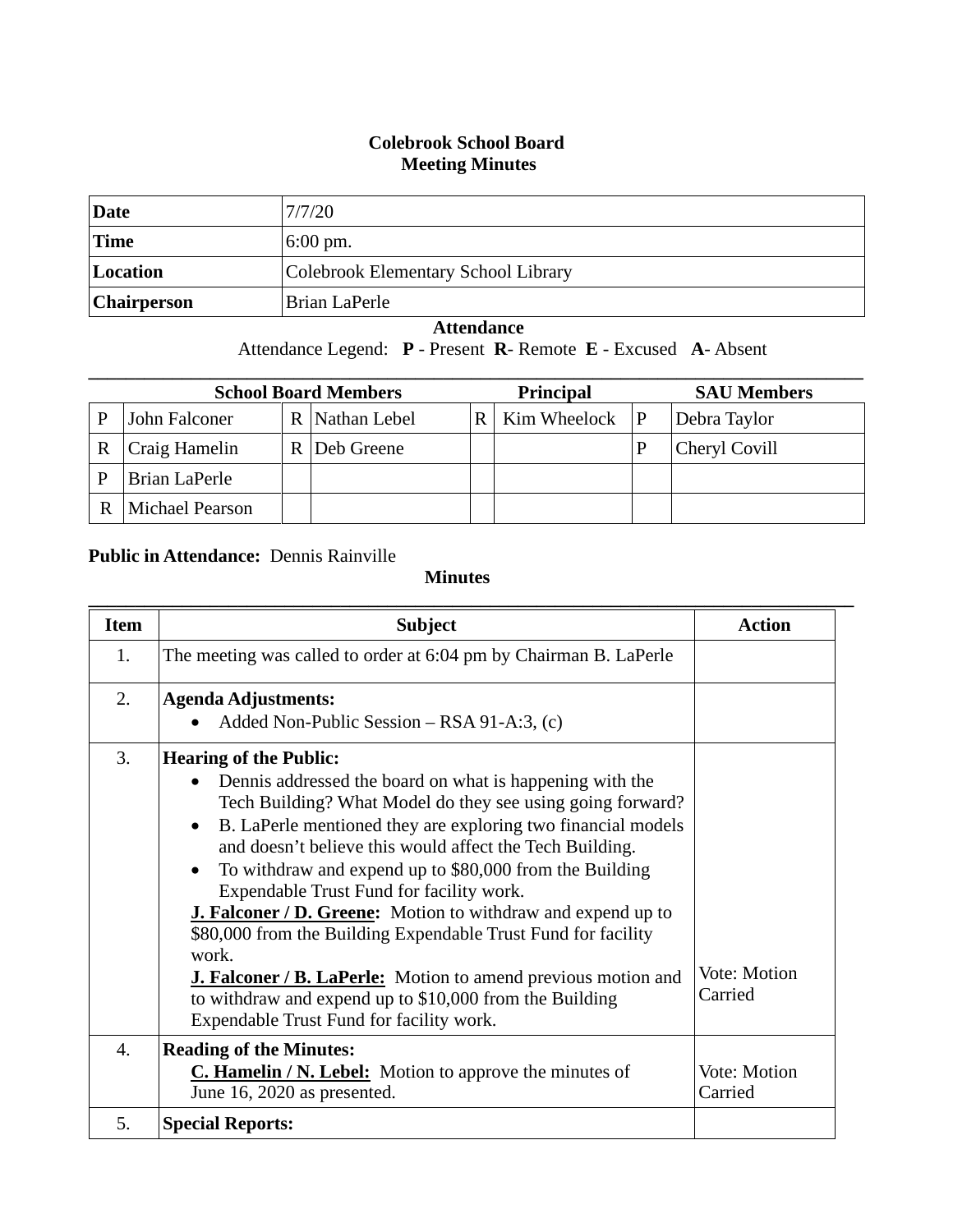|     | <b>None</b>                                                                      |  |
|-----|----------------------------------------------------------------------------------|--|
| 6.  | <b>Principal's Report:</b> Kim Wheelock                                          |  |
|     | <b>Report Attached</b>                                                           |  |
| 7.  | <b>Superintendent's Report: Debra Taylor</b>                                     |  |
|     | <b>Report Attached</b>                                                           |  |
|     | Talked about re-opening of schools                                               |  |
|     | Talked on getting to know the different organizations                            |  |
|     | Will be setting times to talk and met everyone on the board<br>and the SAU staff |  |
| 8.  | <b>Business Administrator's: Cheryl Covill</b>                                   |  |
|     | Went over the Budget Analysis report                                             |  |
|     | Title 1 funding - \$179,000 from Colebrook to spend on                           |  |
|     | program                                                                          |  |
|     | SAU office is very busy                                                          |  |
|     | Approximately working on 10 projects over the summer                             |  |
|     | NH Business Association – Primex is having a seminar on July                     |  |
|     | $23rd$ on re-opening of schools                                                  |  |
|     | IT Dept. off to a good start – webpage is high on the list                       |  |
| 9.  | NH School Board Association Business: John Falconer                              |  |
|     | Keep checking emails for any upcoming workshops<br>$\bullet$                     |  |
| 10. | Co-Curricular Committee Report: Brian LaPerle                                    |  |
|     | None                                                                             |  |
| 11. | <b>Building Committee: Craig Hamelin</b>                                         |  |
|     | Had a meeting on June 30 <sup>th</sup><br>$\bullet$                              |  |
|     | C. Hamelin went through the list of items that are being<br>٠                    |  |
|     | replaced and the different options and installing the 5 cameras                  |  |
|     | and 2 key pads                                                                   |  |
|     | Academy is up for the annual inspection                                          |  |
| 12. | <b>Policy Committee Report: Deb Greene</b>                                       |  |
|     | None                                                                             |  |
| 13. | <b>Negotiations Committee Report: John Falconer</b>                              |  |
|     | Need to schedule a meeting within a few weeks                                    |  |
| 14. | <b>Curriculum Committee Report: Deb Greene</b>                                   |  |
|     | None                                                                             |  |
| 15. | <b>Technology Committee Report: Nathan Lebel</b>                                 |  |
|     | None                                                                             |  |
| 16. | <b>Regional Committee Report: Brian LaPerle</b>                                  |  |
|     | Held a couple of meetings and also had a representative from                     |  |
|     | each town attend.                                                                |  |
|     | Talked on what the plans are going forward and working on a<br>$\bullet$         |  |
|     | timeline.                                                                        |  |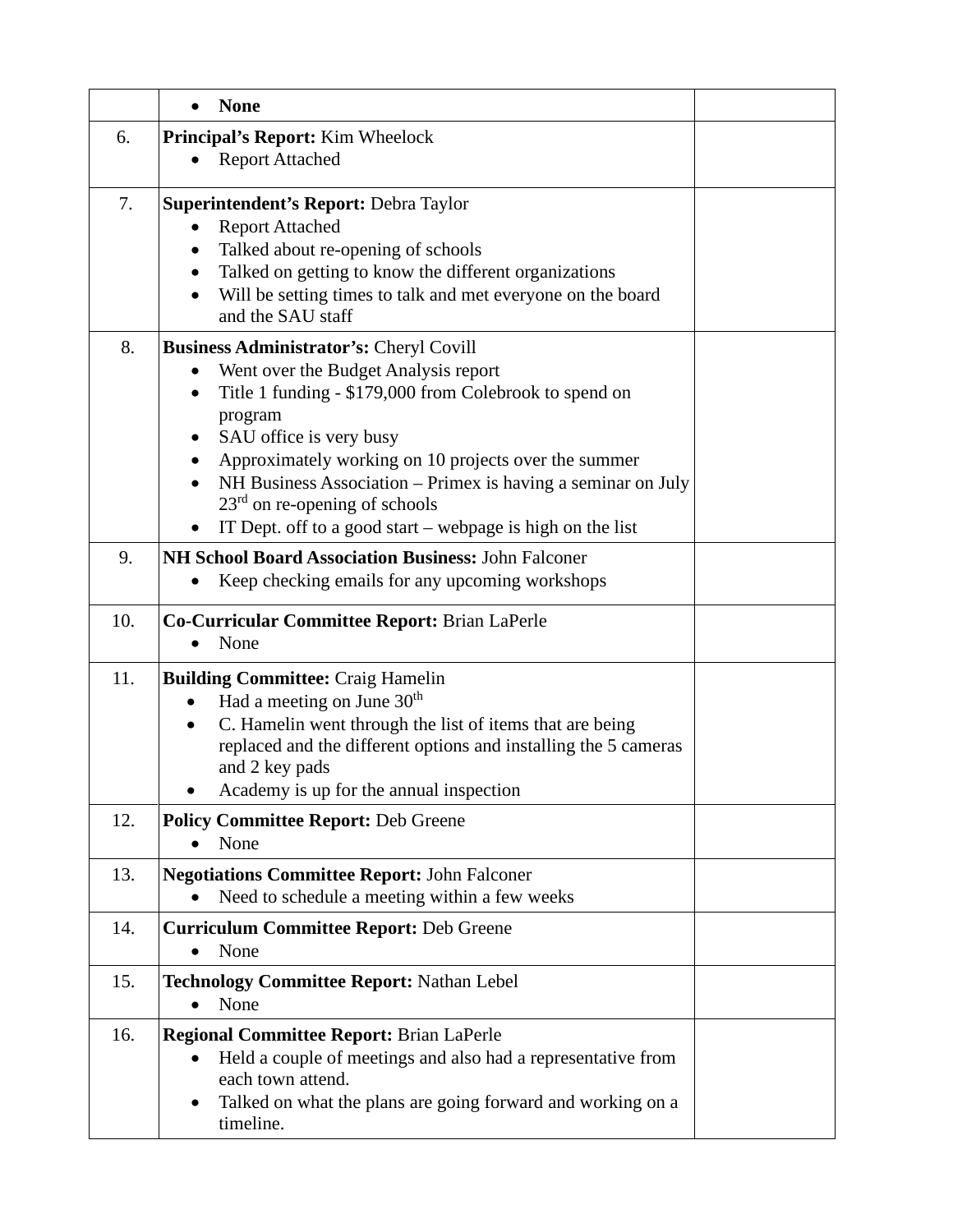|     | The meeting last week was working on screening for a<br>financial advisor.                                                            |              |
|-----|---------------------------------------------------------------------------------------------------------------------------------------|--------------|
|     | Working on building a staffing model and an explanation of                                                                            |              |
|     | what we will be getting out of the new school.                                                                                        |              |
|     | Debra Taylor meeting with the councilors next week and to                                                                             |              |
|     | discuss what the expectations are. Will be bringing drafts to                                                                         |              |
|     | the board at the next school board meeting.                                                                                           |              |
| 17. | <b>Unfinished Business:</b>                                                                                                           |              |
|     | CARES funding – received preliminary of $$121,000$ for<br>$\bullet$<br>Colebrook and Cheryl to set down with the administrator staff, |              |
|     | etc.                                                                                                                                  |              |
|     | Summer Programs – Driver's $Ed - 11$ students have signed up,<br>$\bullet$                                                            |              |
|     | have to have 24 hours of class time 1 student $-1$ hour.                                                                              |              |
|     | Cheryl mentioned need to fit 88 hours into the summer                                                                                 |              |
|     | program, looking at by zoom. Cheryl asked to board                                                                                    |              |
|     | permission to spend \$500 for new material so the students can<br>do the classes online.                                              |              |
|     | <b>D. Greene / C. Hamelin:</b> Motion to allow Cheryl Covill to                                                                       | Vote: Motion |
|     | spend \$500 to purchase new material to allow driver Ed                                                                               | Carried      |
|     | students to be able to complete the classes online through                                                                            |              |
|     | Zoom.                                                                                                                                 |              |
|     | Cheryl mentioned she has one parent that is asking for<br>reimbursement, the board has no objection.                                  |              |
|     |                                                                                                                                       |              |
| 18. | <b>New Business:</b>                                                                                                                  |              |
|     | School re-entry – Debra Taylor will be meeting tomorrow and<br>٠<br>within the next few weeks there will be more information.         |              |
|     | Need to make sure the plans are all in order. Having to follow                                                                        |              |
|     | specific guidelines, having students in person in school,                                                                             |              |
|     | continuing the remote learning or hybrid.                                                                                             |              |
|     | Staffing update $-$ nothing to report                                                                                                 |              |
|     | Support Staff - 4/5 Para Educators position still open, trying to<br>fill the Secretary/Reception position.                           |              |
|     | Esser Fund Grant - New Hampshire Department of Education<br>$\bullet$                                                                 |              |
|     | <b>J. Falconer /N. Lebel:</b> Motion to accept the Esser Fund Grant                                                                   | Vote: Motion |
|     | and to have the appropriate people to sign the Esser Fund Grant.                                                                      | Carried      |
| 19. | <b>Other Business:</b>                                                                                                                |              |
|     | <b>None</b>                                                                                                                           |              |
| 20. | <b>Information:</b>                                                                                                                   |              |
|     | <b>None</b>                                                                                                                           |              |
| 21. | <b>Non-Public Session:</b>                                                                                                            |              |
|     | $RSA 91-A:3$ , (c)                                                                                                                    |              |
| 22. |                                                                                                                                       |              |
|     | <b>Meetings:</b>                                                                                                                      |              |
|     | Colebrook School Board Meeting: Tuesday, August 4, 2020 @<br>$6:00$ p.m.                                                              |              |